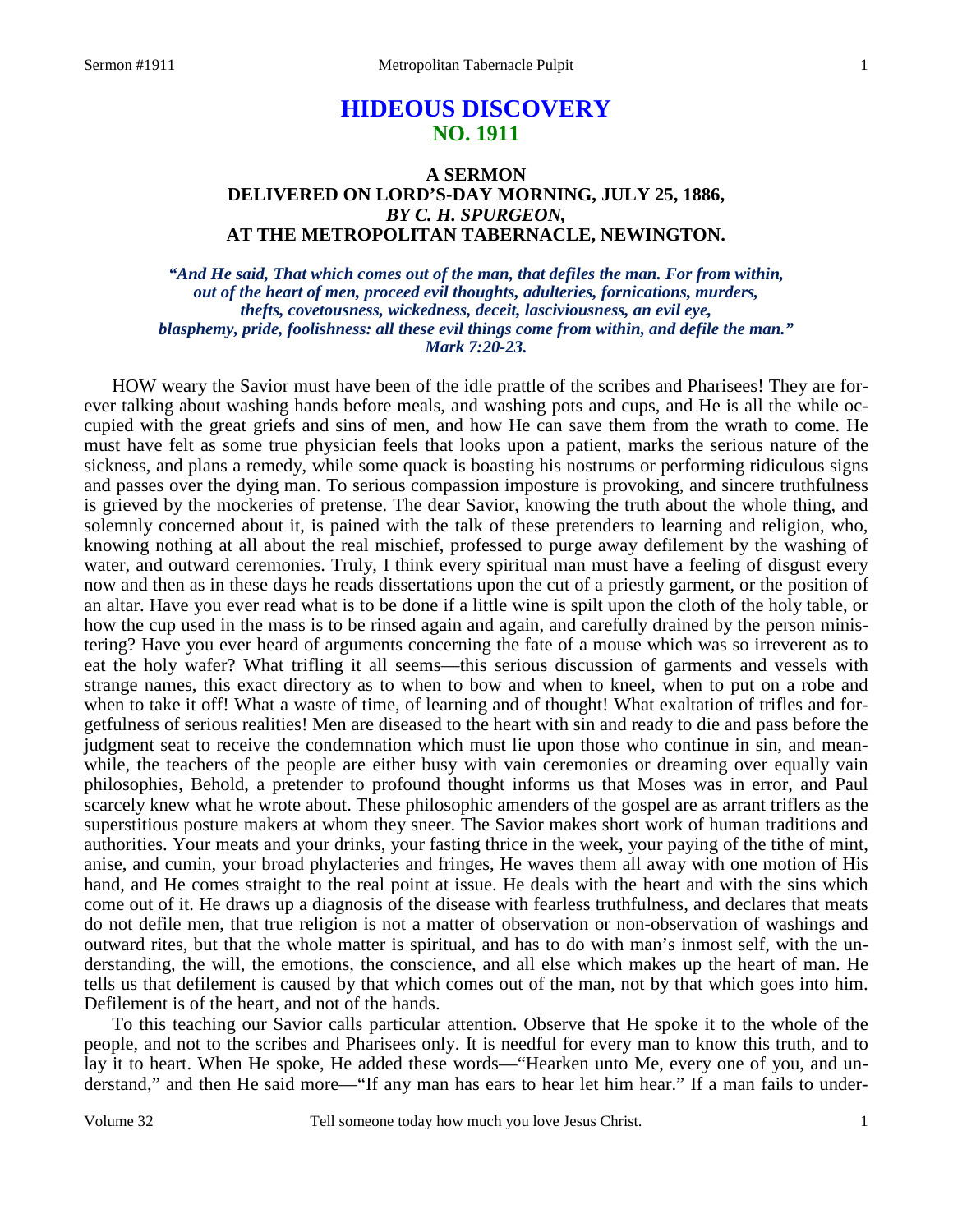stand more deep and mysterious truths, yet let him understand this, for an error here is an error upon a vital point, and may lead to most serious damage, if not to eternal ruin. We are all of us called upon therefore to hear and to understand this day what the Savior says in the words of the text. Let me read them again, that they may sink into your minds. "And He said, That which comes out of the man, that defiles the man; for from within, out of the heart of men, proceed evil thoughts, adulteries, fornications, murders, thefts, covetousness, wickedness, deceit, lasciviousness, an evil eye, blasphemy, pride, foolishness: all these evil things come from within, and defile the man."

**I.** First, this morning, think, dear brethren, with deep self-abasement, of THE SWARM OF SINS. I seem to have broken open a wasp's nest, and the stinging creatures fly out, in number numberless! Here are thirteen words, each one of them teeming with all manner of evils. Matthew, when he condenses the Savior's utterances, mentions seven of these horrible things, one of which is omitted here, but Mark is fuller in this instance, and mentions thirteen items of abomination. I am struck with the legion of foul spirits which are here set free, as if the door of the bottomless pit had been opened. As armies of locusts, or as swarms of the flies of Egypt, so are sins. As the wilderness was full of fiery serpents and scorpions, so is this world full of iniquities. The very names of them are a pain to the ear. Let us bow our heads in sorrow as we read the muster-roll of this legion of terror, "Evil thoughts, adulteries, fornications, thefts, murders, covetousness, wickedness, deceit, lasciviousness, an evil eye, blasphemy, pride, foolishness."

 Now, notice first, that this awful catalog, this horrible list of the unclean birds that find a cage within the human heart, *begins with things that are lightly regarded among men*—"evil thoughts." "We shall not be hanged for our thoughts," cries one. I wish that such idle talkers would remember that they will be damned for their thoughts, and that instead of evil thoughts being less sinful than evil acts, it may sometimes happen that in the thought the man may be worse than in the deed. He may not be able to carry out all the mischief that lurks within his designs, and yet in forming the design he may incur all the guilt. Thoughts are the eggs of words and actions, and within the thoughts lie compacted and condensed all the villainy of actual transgressions. If men did but more carefully watch their thoughts, they would not so readily fall into evil habits, but men first indulge the thought of evil, and then the imagination of evil, nor does the process stay there. Picturing it before their mind's eye, they excite their own desires after it; these grow into a thirst and kindle into a passion. Then the deed is speedily forthcoming, it was long in the hatching, but in a moment it comes forth to curse a whole lifetime. Instead of fancying that evil thoughts are mere trifles, let us regard them as the root of bitterness, the still in which the poisonous spirit is manufactured. Our Savior here puts evil thoughts first in the catalog of evil things, and He knew well their true nature. If we would be lost we have only to indulge these, if we would be saved we must conquer these. Let us make a conscience of our thoughts, he that does not so will not long make a conscience of his words or deeds. Let us pray God to purge us in the inward parts, lest perhaps, by entertaining vain thoughts as lodgers within our hearts, they take up their residence, become masters of our lives, and drive us onward to the outward sins which shall utterly pollute and defile us in the eyes of our fellow men.

 Since this indictment begins with evil thoughts, who among us can plead guiltless? Since evil thoughts are the first of sins, we had better meet the charge with immediate repentance and an instant faith in the only Savior. These thoughts come into our minds in the house of God, they intrude into our prayers, they defile our psalms, and they disturb our meditations. Is there a sacred hill so high; is there a quiet valley so deep, that therein we may be quite clear from these "evil thoughts"? Who can deliver us from this plague but the Lord our God? We need to humble ourselves at the first reading of this list, and cry unto the Lord for mercy.

 Carefully notice *the range which this catalog takes*. It is a very singular one, for it begins with thoughts, and then it runs on until it lands us in utter want of thought, or foolishness. Matthew Henry says, "Ill-thinking is put first, and unthinking is put last." Sin begins with "evil thoughts," but ends in foolishness. The word rendered "evil thoughts," may be translated evil disputes, evil dialog. Now this is thought by some to be almost a virtue, certainly a manly exercise. To be able to dispute, to be a questioner, a quibbler, a perpetual and professional doubter, that, I say, is highly esteemed among men. What is modern thought but evil thought? David says, "I hate vain thoughts," and all thoughts which run counter to the revelation of God are vain. In this instance I may quote the Psalmist, "The Lord knows the thoughts of men, that they are vanity." Thoughts which are devout and reverent towards the sacred ora-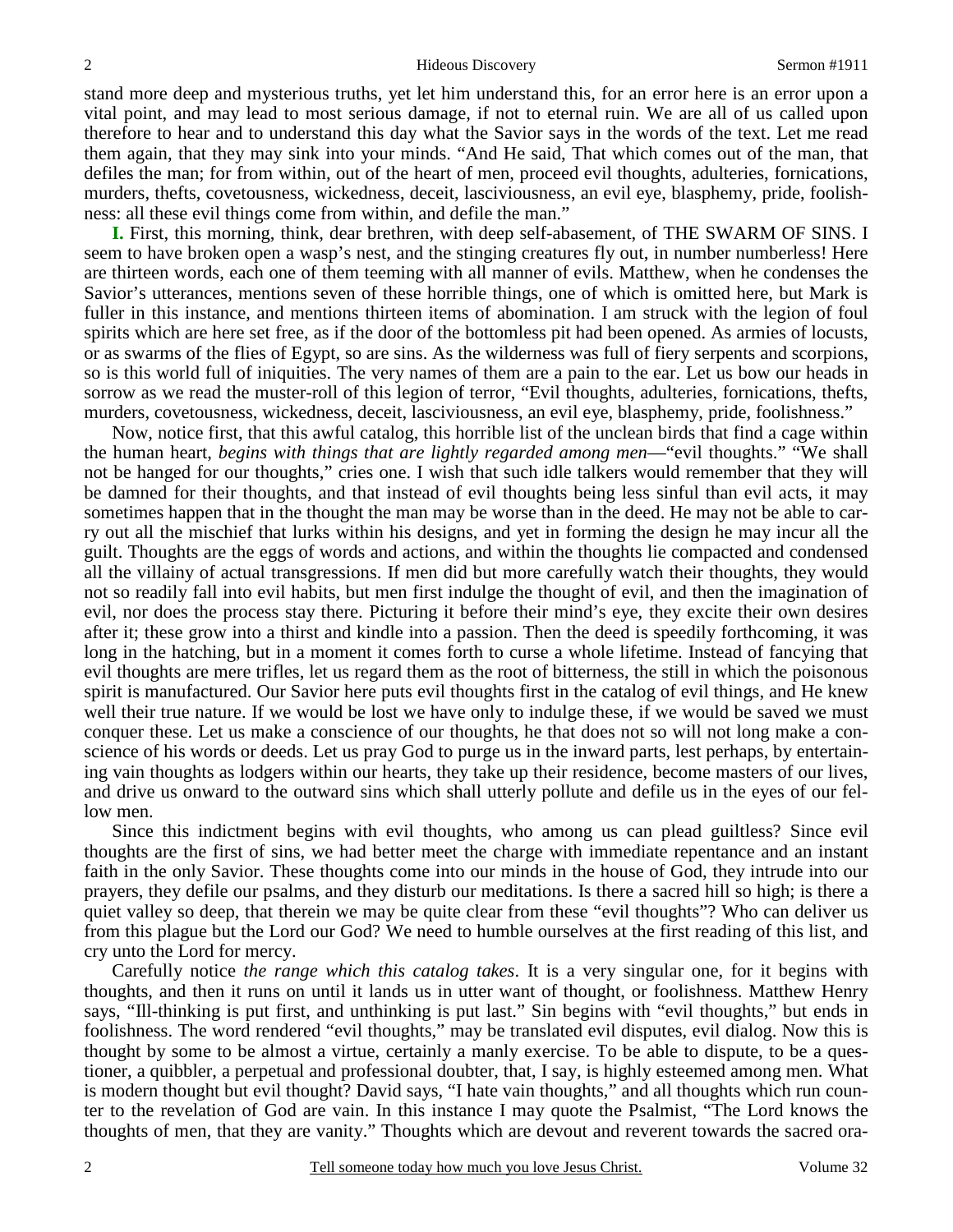#### Sermon #1911 **Hideous Discovery** 3

cles are to be cultivated, but the thoughts which quibble at revealed truth, and would improve upon the infallible declarations of Jehovah, are evil and vain thoughts. All manner of mischief may come out of thinking in opposition to God, hence it is said, "Let the wicked forsake his way, and the unrighteous man his thoughts." Thinking contrary to God's mind, and disputing with the clear statements of God's own word, may be the first step in a descent which shall end in everlasting destruction.

 Rising in evil thought, sin flows through a black country full of varying immoralities, until it falls into the Dead Sea of "foolishness." How often have I heard it said of a vicious life, when it has ripened into horror, "The man must have been mad! He was not only wicked, but what a fool he must have been! The devil himself seems to have forsaken him. He acted craftily enough at one time, but afterwards he went against his own interests, and insured his own destruction." Yes, men begin with the thought that they know better than their Maker, and at last they reach utter thoughtlessness, stolidity of conscience, and stupidity of mind. In the end they refuse to think at all, and nothing can save them from reckless defiance of common prudence. They are given over to judicial senselessness. Though God Himself should speak, they have no ears for Him; their sin has brought on them the punishment of utter hardness of heart. They have made themselves to be as the adder, which will not hear the voice of the charmer, charm he ever so wisely. This is the way of sin—to begin with fancied wisdom, and end with foolishness. The man who thought himself more than a man, at last ends as a brute beast devoid of reason. What a range, my brethren, there is between these two points! Read the words again, and see what a terrible zigzag path lies between wrong thought and no thought at all.

 In this list you have *an extraordinary variety of sins*. The list is not complete, and was not intended to be. It would be very difficult in words to compose a full roll, though it were written within and without, which would comprise all kinds of evils. But you have here "deceit" which seems to dread the judgment of men, and therefore would delude it, and then you have "pride," which defies all mortal condemnation, and lifts itself above its fellows. You have here different forms of the lust which seeks after pleasure, at any expense, in the form of "fornications" and "adulteries," and then you have the "covetousness" which clings to its gold, and will consent to no outlay which it can avoid. Sin is a contradictory thing which blows hot and cold, it hurries men, like fitful winds, this way and that, yet never in the right direction. "We have turned everyone to his own way," but all to the wrong way. Virtue is one, as truth is one, and holiness is one, but vice is abnormal and monstrous. Sin is ten thousand evils conglomerated in dread confusion. God keep us from ever navigating the dangerous sea of iniquity where currents run one way, and undercurrents another, and where oftentimes sensual desires develop into whirlpools of abominable passions, which suck men down into the depths of infamy and perdition!

 In this list you will notice *certain sins which may be regarded as somewhat singular*. It is remarkable that "evil thoughts" should be placed so near to atrocious acts of crime. It is singular also to find "an evil eye" mentioned just in this connection. What can it mean? May the very use of the eye become a sin worthy to be ranked with theft and murder? Yes, when that evil eye means envy, it proceeds to a high degree of wickedness and borders upon the worst of wrongs. When we look upon another man and regard him with malignity, when his prosperity makes us grieve, when in his very sorrows we take an inhuman delight, and gloat over his misery, his sin, his degradation, we then sin most heinously, and are prepared for any horror. This sin of envy, and that other of blasphemy, would appear to be a wanton superfluity of evil, ministering no appearance of benefit to men. Some sins have a winning witchery with them, but there are old hags of sins which ought to attract no man in his senses, and yet they hold men enslaved. Among these sins I rank envy, blasphemy, and pride. This last I mention because it reads like a grim sarcasm, that sinners should be proud. What have such creatures to be proud of? What! Adulteries, murders, thefts, and yet pride? One would have said that such sins would have forbidden pride. What a misalliance! A being infamous, and yet puffed up. Alas! The worse a man becomes the more is he filled with a sort of vainglory, by the force of which he justifies his own iniquities, and refuses to see his own vileness. This enables men to set darkness for light, and light for darkness; bitter for sweet, and sweet for bitter. What an assemblage of banditti of every nationality range themselves under the banner of evil! Lord, save us from them!

 Note, also, that of sins *there are many, of each sort*. Especially in the original it is observable that the first seven of these evil things are all in the plural. It is not "evil thought," but "evil thoughts." Not, "adultery," but "adulteries," fornications, murders, thefts, the translation should also be of covetousness'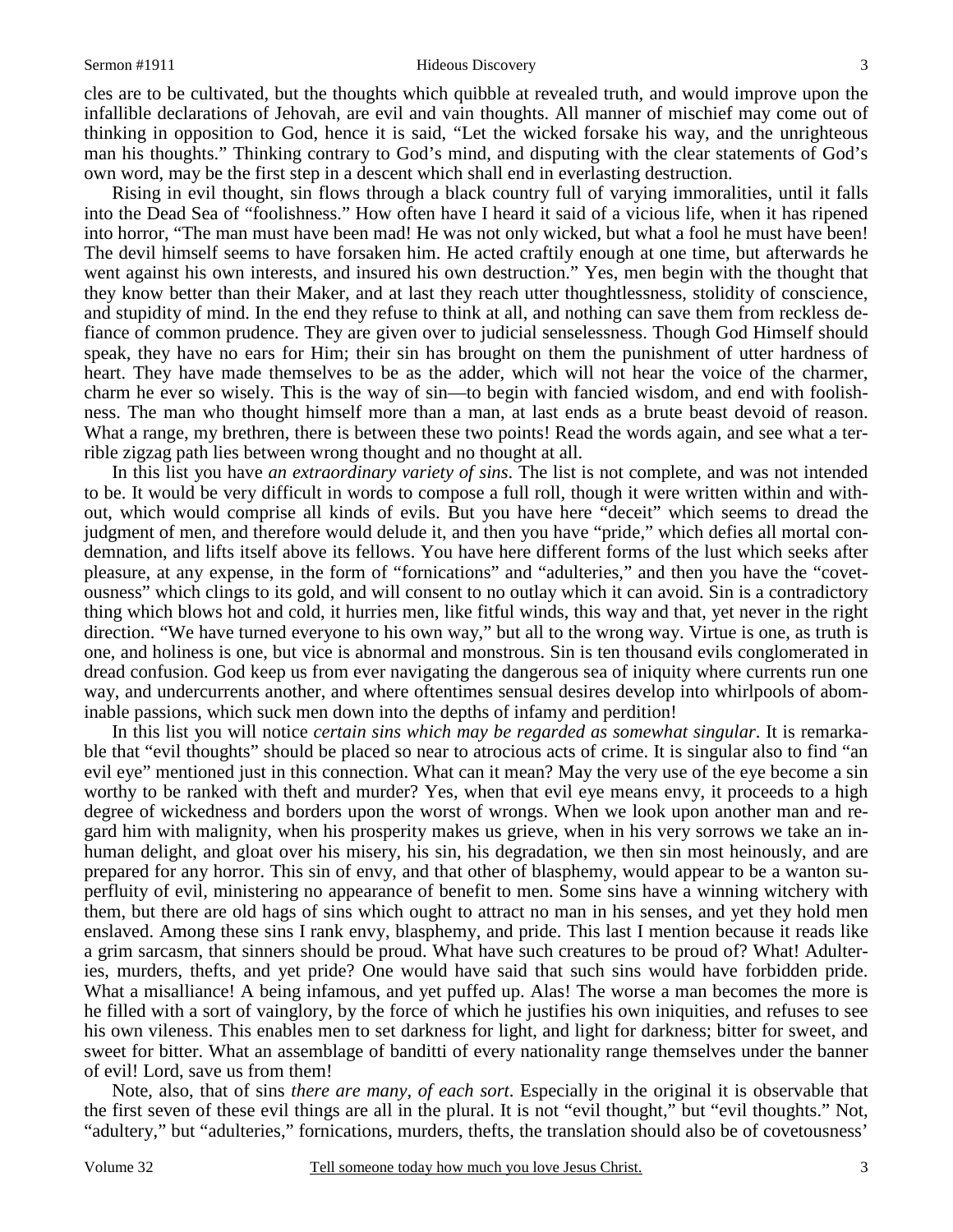and wickedness'; these are all in the plural, for in any one sin there lurks a multitude of sins. One crime is built up of many; in any one form of sin there is a tangle and conglomerate of many evils. There are myriads of evil thoughts. In the crime of uncleanness there are stages, the thought, the word, the deed, all these are varieties of the same species, but they are all sins, and they are each one worthy of the generic name, though they do not take the same form. If the varieties of each sin are so many, and if all sins must be spoken of as a plurality under each variety, how innumerable must be the sins of men! O Lord, You alone know our iniquities! Who could set them in order before us but Your own omniscient self? What must they appear to Your perfect vision! Brethren, if we were once to see sin in its true colors, and were then to see it in its innumerable hosts, we would sink into despair if any sort of conscience remained in us. "Who can understand his errors? Cleanse You me from secret faults." "All these evil things," said our Lord, as He summed them up in that one solemn phrase. As we read that word it sounds the knell of all human glorying. I hear it yet again. "All these evil things." How like the Old Testament declaration—"The Lord looked down from heaven upon the children of men, to see if there were any that did understand and seek God. They are all gone aside; they are all together become filthy: there is none that does good; no, not one!"

 How evil, my brethren, each one of these sins may be it is not possible for us to know, but *there is not one of them that are defensible*. They are each one of them vile before God, and some of them are mischievous towards men. Evil thoughts mainly blacken the man's own mind, but when he expresses them in disputations they destroy the love of the truth in others, adulteries, as violations of the marriage vow, shake the very foundations of family life; fornications, which today are winked at as though they were scarcely offenses, defile two persons at once in body and in soul. Actual murders follow frequently upon unbridled passion, but forget not that the command, "You shall not kill," may be broken by anger, hate, malice, and the desire for revenge. Many a murderer in heart may be among us this day, being angry at his brother without a cause. He that conceives and hides malice in his soul is a murderer before God. This form of evil breeds all manner of harm to society. Thefts in all their shapes are also injurious to the commonwealth. By this we mean not only robberies, but all taking from others unjustly, such as the oppression of the poor in their wages, the taking of undue advantage in trading, the incurring of debts without hope of being able to pay, and the like—these are varied forms of dishonesty, and are full of injury to others. Covetousness—the greed to get, and the greed to keep, the adding field to field until the man seems eager to be left alone on the earth; the grasping of excessive riches, and the creation of poverty in others by crushing their humbler enterprises, all this is evil, though some applaud it as business sharpness.

 Need I mention the evils which come of wickedness, deceit, and lasciviousness? These are poisons in the air deadly to all who breathe them. I sicken as I think how man has plagued his fellow men by his sins. But I will not go through the list, nor need I; the devil has preached upon this text this week, and few have been able to escape the horrible exposition. A foul exhalation has entered into every house in this great city, polluting the very atmosphere, and spreading moral infection. Oh for a hurricane to sweep away the pestilent vapor! Within a narrow space a multitude of iniquities have gathered like vultures upon a mass of carrion. What a collection of sins may meet in a single story! How soon does one transgression call to its fellows, till "a little one has become a thousand and a small one a strong nation!" Alas, alas for the multitudes of sins!

**II.** Now, secondly, I want to indicate THE NEST FROM WHICH THEY COME. Now that we have seen these evil beasts, we will go and look at their den. Let us make a journey there. No, you need not feel for your money to pay your fare, I am not going to take you very far, I do not ask you to quit your homes, or even your pews. There is not even need for you to stretch out your hand to feel for this foul nest of unclean birds, you can keep your hand upon your bosom, and it will not be far off from the lair wherein these evil things are lurking, ready to leap forth whenever occasion offers. Our Lord Jesus Christ says, "All these evil things come from within." "For from within, out of the heart of men, proceed evil thoughts." The source from which these rivers of pollution proceed is the natural heart of man. Sin is not a splash of mud upon man's exterior, it is a filth generated within himself.

 Now this is a very different story from that which we sometimes hear from thoughtless people. "Oh, yes, he used to swear, he was unkind to his wife and family, no doubt he took too much drink, but he was a good-hearted fellow." What an awful lie! His heart could have been no better than that which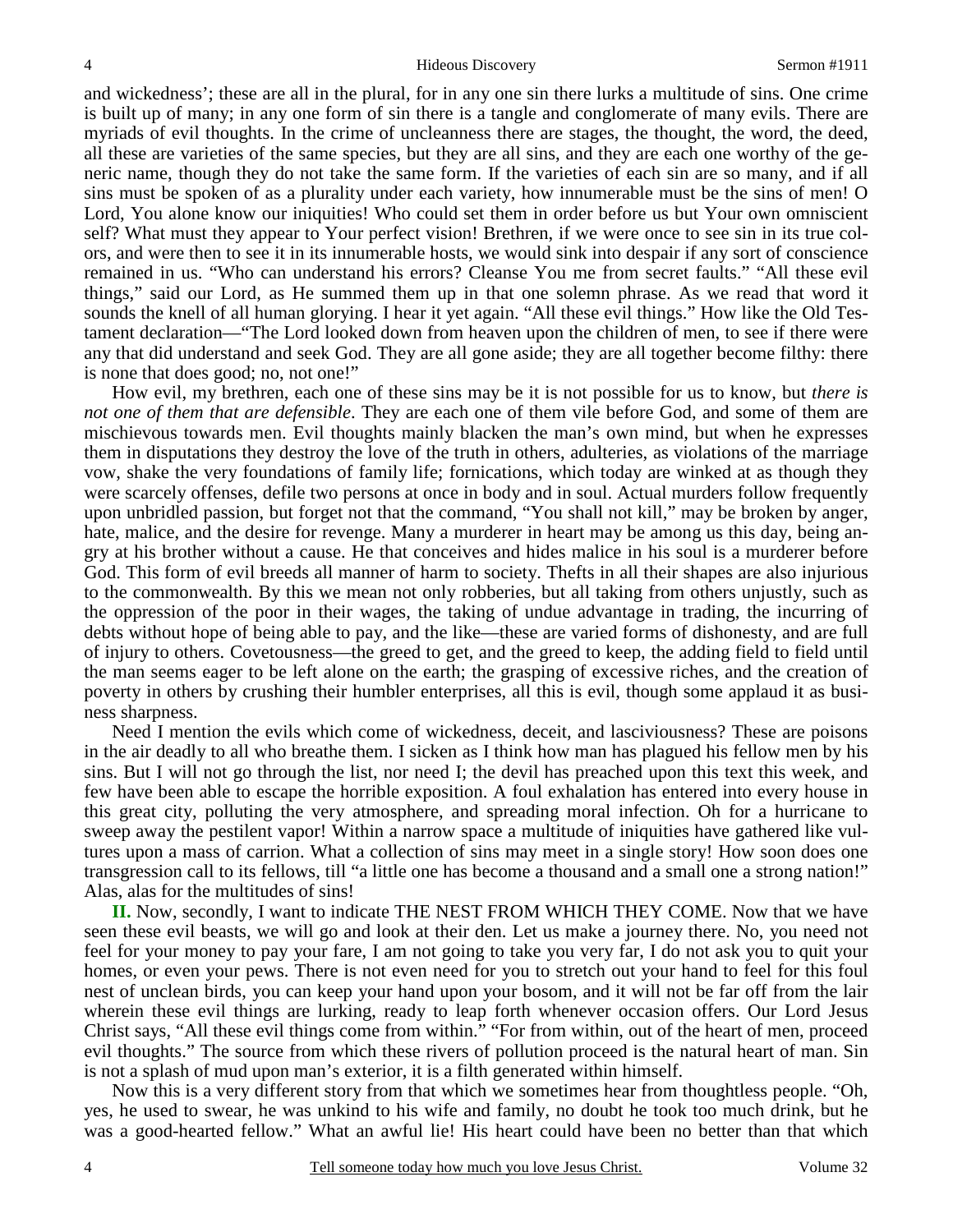#### Sermon #1911 **Hideous Discovery** 5

came out of it. Yet how common it is to say, when a man dies, "Well, poor man, he is gone! There was no fear of God or man about him, he was a passionate, drunken man, and so full of vice that no one was safe near him, but he was good at bottom." A likely story, is it not? The water which came up in the bucket was black and putrid, but no doubt at the bottom of the well it is clear as crystal! Do you believe it? If men bring to market baskets of fruit which upon the top are rotten, they will not be believed if they say that they are "good at bottom." If the goods in the window are worthless, the stock in the warehouse is not much better. You can only judge of a tree by its fruits, and if I gather sour crabapples from a tree I shall not believe that it is a golden pippin. If grapes when fully ripe are sour, we cannot believe that the vine which bears them is a sweet one. Our Savior makes short work of the lie that the life may be impure, and yet the heart is good.

 Another fine theory of modern times is disproved by our text. According to this evolution doctrine, as applied to theology, the new birth is a development of that which is naturally within the heart. I hope we may be spared such births and evolutions. According to this theory we have had some fine specimens of regenerate people of late, for we have heard of evolutions or developments which have brought out from within evil thoughts, adulteries, fornications, and wickednesses of more than average proportions. God save us from all development of the sin which dwells in man! Philosophically the dogma of evolution is a dream, a theory without a vestige of proof. Within fifty years children in school will read of extraordinary popular delusions, and this will be mentioned as one of the most absurd of them. Many a merry jest will be uttered bearing upon the follies of science in the nineteenth century. In its bearing upon religion this vain notion is however, no theme for mirth; for it is not only deceptive, but it threatens to be mischievous in a high degree. There is not a hair of truth upon this dog from its head to its tail, but it rends and tears the simple ones. In all its bearings upon scriptural truth the evolution theory is in direct opposition to it. If God's Word is true, evolution is a lie. I will not mince the matter; this is not the time for soft speaking.

 Regeneration is much more than reformation, or the development of natural goodness. It is described in Scripture as a new creation, and as a resurrection from the dead. It is not the cleansing of the carnal mind, but the implantation of a spiritual nature. It is not a shaping, and feeding, and washing, and purging of what is already in fallen man; it is a putting into us a life which was never there before. It is a supernatural work of God the Holy Spirit; it is a miracle of grace, a work of God alone. Out of the heart, if the volcano is permitted to pour forth its lava, proceed evil thoughts, adulteries, fornications, and such like. The Savior compels us to see how bad the natural heart must be in itself, since that which comes out of it is so vile. Who could bring such unclean things out of a clean heart? The source must be foul if the streams are so filthy. These evils must be within, or else they could not come from within.

 Our Savior is not speaking of a single man, or a certain set of men, but of man generally, of man as a race. We are all very much alike by nature; "As in water face answers to face, so the heart of man to man." Friend, you are of the same race as those whose sins you censure. Though out of your heart there may never proceed actual fornications and adulteries—God grant they may not!—yet the seeds of such evils are there, and you will be foolish if you think that they can never grow into acts. If any man says that no such evil lurks in his heart, I lay to his charge the two last sins in the list, namely, pride and foolishness. No man should dare to think that he is incapable of a sin into which another man has fallen. We may never have suffered from fever, or cholera, or diphtheria, but we may not, therefore, conclude that we are not liable to such diseases, nor may an unregenerate man, however excellent or moral he may be, conclude that he is invulnerable to the arrows of moral disease. Put the man in certain circumstances; tempt him in certain ways, and there is a terrible possibility that he will fall into those very actions which he now so righteously denounces in others. I am a man, and therefore liable to all the faults of human nature. Self-righteousness may induce us to say with Hazael, "Is your servant a dog, that he should do this thing?" But we shall be wise to forego so proud a question, for we may rest assured that we are dog enough for anything if the grace of God is withdrawn from us. It is certainly true that "the heart is deceitful above all things, and desperately wicked: who can know it?" "Out of the heart proceed evil thoughts, adulteries, fornications, murders," and so forth.

 But what is meant here, do you think, by "the heart?" Is it not intended to indicate the man himself the man's most real self? Sin is sin for the most part because it is of the heart and the will. If the man's heart had nothing to do with it, I do not see how it would be sin. If a man had no will in the matter,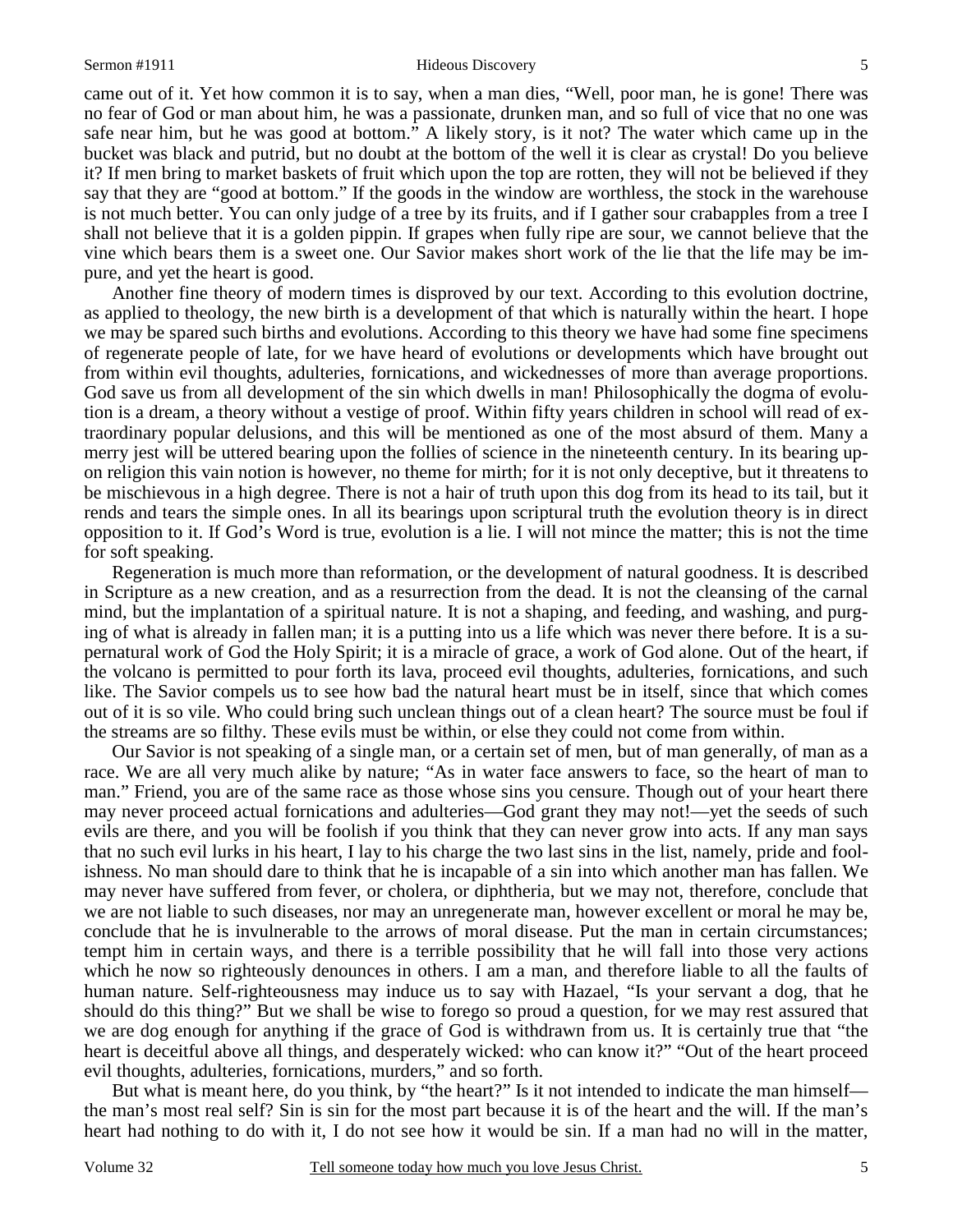where would his responsibility be? It is because we willingly do evil that we sin. The essence of the sin lies in the will to do it, and the full consent of the heart therein. The heart is the center of life, the core of being, the place where manhood maintains its throne, and what a terrible statement this is, that out of the very center of life there proceeds from man "evil thoughts, wickedness, blasphemy," and the like!

 The heart is the spring of action, the heart suggests, resolves, designs and sets the whole train of life in motion, the heart gives the impulse and the force, and yet out of the heart thus initiating and working proceeds all this mischief of sin. By the heart is meant mainly the affections, but it often includes the understanding and the will, it is, in fact, the man's vital self. Sin is not *ab extra* that comes to us and afflicts us like robbers, breaking into our house at night, but it is a tenant of the soul, dwelling within us as in its own house. This evil worm has penetrated into the kernel of our being, and there it abides. Sin has intertwisted itself with the warp and woof of our nature, and none can remove it but the Lord God Himself. As long as the heart remains unchanged, out of it will proceed that which is sinful. "Every imagination of the thoughts of his heart is only evil continually."

 If it is so, that the nest in which sin is born and nurtured is the heart itself, we always carry about with us by nature that which will surely be the cause of sin unless we look well to it, and cry daily for grace to conquer it. This evil nature of ours is an always present danger; it is a powder magazine which at any moment may explode. Oh for grace to keep our hearts with all diligence!

 How clearly sin comes from within, and not from without! How truly it is born in the heart! Oftentimes we see men commit sins against conscience, they know they are doing wrong, for they will lie and even swear hard in order to conceal their folly. A man must know that he does wrong, for he labors to deny it when it is charged against him. Now, if a man sins against light and conscience, it shows that his heart must be radically bad.

 Sin must be within us naturally, since the best training does not prevent it. Children secluded from the sight or hearing of evil, kept as it were within a glass case, yet run to it when the restraint is removed. As the young duck which has been reared in a dry place yet takes to the water as soon as it sees a pond, so many do hasten to evil at the first opportunity. How often it happens that those young persons who have been most shut out from the world have become the readiest victims of temptation when the time has come for them to quit the parental roof! It must be in them, or it could not thus come out of them. In many cases evil cannot be the result of mistaken education nor of ill example, and yet there it is, the seed is in the soil, and needs no sowing.

 Again, we frequently find men falling into sins towards which they would seem to have had no temptation. A man is rich, and yet covetous. He has enough to content him if his heart were not evil. Men, who have the enjoyment of almost every desirable pleasure, yet too often crave after indulgences altogether unnatural. Does not this show how evil the heart is? Is not this especially striking when you see how men invent new sins, of which ordinary people would never have dreamed?

 Moreover, put a man where you may, and seclude him as you please, sin will still break out from him, and therefore the sin must be somewhere within, hidden away. Do we not know this? When we are in associations of the best kind we find evil thoughts and imaginations springing up within our minds. Shut yourself up in a narrow cell, but there will be room in it for troops of sins. Hasten away and dwell alone as a hermit where rumor of pollution and iniquity can never reach you from abroad and still you will find the cauldron within boiling and bubbling up with evil. A door must be well sealed if it is to shut out temptation. No, shut the door and hermetically seal it, and sin has already entered with yourself, for it is within you. Until you are delivered from that evil man, yourself, you are not delivered from tendencies to wickedness. The heart of man is the seed plot of iniquity, and the nursery of transgression. As the multitudes streamed forth from the hundred gates of Thebes, so do sins proceed from the heart. O Lord, have mercy upon us, and give us new hearts and right spirits!

**III.** Thirdly, and briefly, let us notice for a minute THE DEFILEMENT WHICH IS CAUSED BY THE COMING OUT OF THESE EVIL THINGS. While they lie within us asleep they are bad enough, but when at last they pour forth into our lives, and buzz abroad in our acts, then they cause grievous defilement, and make us unclean. In some cases they cause a defilement which our fellow men see, and seeing, begin to cry out against us, and even to banish us from their society. Where that is not the case, sin always causes defilement to the man himself. He goes from bad to worse, from worse to worst. Sin is like a ladder. Few reach the height of iniquity at once, the most of men climb from one evil to another,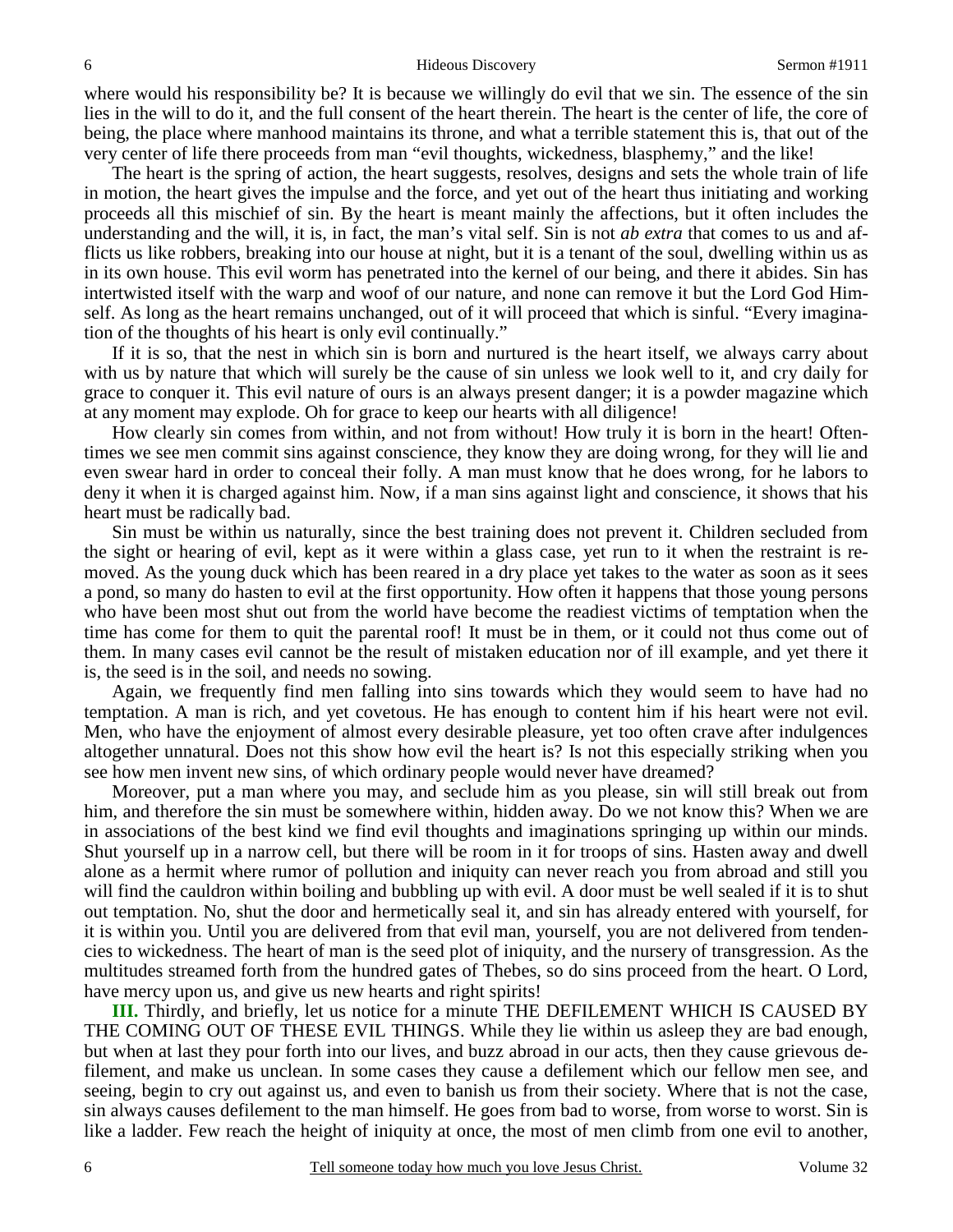### Sermon #1911 **Hideous Discovery** 7

and then to a third and a fourth. Sin hardens men to further sin. He who is a moral monster was not always such. By sinning much he learned to sin more. The door of his heart was at first a little ajar, but outgoing sin opened it to its full width. A man is not capable at first of the sins which afterwards are habitual to him. Step by step men descend into the abyss of infamy if their feet are not hindered by restraint, or stopped by almighty grace. Every sin produces a fresh degree of callousness in the heart. Even if sin is speedily repented of, its damage is not readily repaired, if its writing is erased you can see where it used to be. Even the passage of a momentary thought over the mind will leave a stain. See, then, the defiling power of sin.

 Here is the main point—the man out of whose heart these evil things proceed is *defiled before God*. I know that many will not think much of this, but that indifference only proves the hardening nature of sin. Only think of it, the sinful man is common and unclean before God. He is not fit to enter the sanctuary of God, or to come into His holy presence. Sinful man cannot commune with a holy God. You do not mind that, you say. Ah me! How alienated from God are your hearts! If it were not so, we would judge that the most horrible thing in the world is for a man no longer to be able to speak with his Maker, nor his Maker to look favorably upon him. A breach of communion between the creature and the Creator is a kind of hell, a blight, a curse, a death. God cannot comfortably commune with us while our hearts are fountains of defilement, from which iniquity proceeds. By this defilement we become incapable of doing God any service. A defiled priest of old could not offer sacrifice. He that is defiled in heart and life can do nothing for God. God does not accept his person, and therefore He cannot accept anything at his hands. All that a defiled person touches becomes defiled by that very fact, his hymns are defiled, sing them as sweetly as he may; his prayers are defiled, though he may offer them accurately as to their words; his very thoughts are defiled. By and by it comes to this, that God cannot bear this defiled one anywhere in His universe, among holy beings, any more than men can bear lepers in common society. The just God is driven to find a place where the willfully unclean may be placed apart "where their worm dies not, and their fire is not quenched." At last the great High Priest will look upon the defiled one, and looking at him, and seeing his leprosy of sin still upon him, that priest will say, "Depart! Depart!" Oh the terror of that final word! I dare not dwell upon this awful result of choosing sin and refusing mercy. I the more readily cease from this theme because my last point is that upon which I would dwell as long as possible.

**IV.** Hear me, then, while I speak of THE ONLY CURE FOR THIS EVIL. O sirs, your hearts must be cured of sin! Not merely the outcome of your heart, but the heart itself must be purged from defilement, for as long as sin comes forth from your heart it shows that the heart is still sinful. The heart must be changed, or you can never meet God with acceptance, nor be found among the glorious throng who behold His face and find a heaven in the sight. You must be renewed in the spirit of your minds, or you cannot dwell forever with God. How is this to be done? I answer; it is impossible—impossible with man. All that we can do towards it must fall short of the mark—

*"Madness by nature reigns within, The passions burn and rage; Till God's own Son, with skill divine, The inward fire assuage."* 

You may take a thistle and water it carefully, but it will produce no figs, and you may cultivate a thorn through life, but it will yield no grapes. The cub taken from its mother and tamed, will be a leopard still, and the young serpent will still go upon its belly, teach it as you may. It is beyond and above all power of mortal man to change his own heart.

 How, then, can we be made fit to dwell with God? Must we despair? Must we die utterly brokenhearted? Listen, for all the defilement that has fallen upon anyone here, even though all the defilement of my text should have met upon one single individual, there is cleansing. With God there is plenteous redemption and measureless mercy. For adultery, for murder, for blasphemy, for all manner of sin, there is forgiveness. The Lord rejoices to blot out the transgressions of repenting sinners, for He delights in mercy.

 Last Sabbath morning, it was my privilege to preach of Him who knew no sin, but was made sin for us, that we might be made the righteousness of God in Him [**THE HEART OF THE GOSPEL**, Sermon #1910, Volume 32]. The glorious doctrine of the atoning sacrifice offered upon the cross of Calvary is most